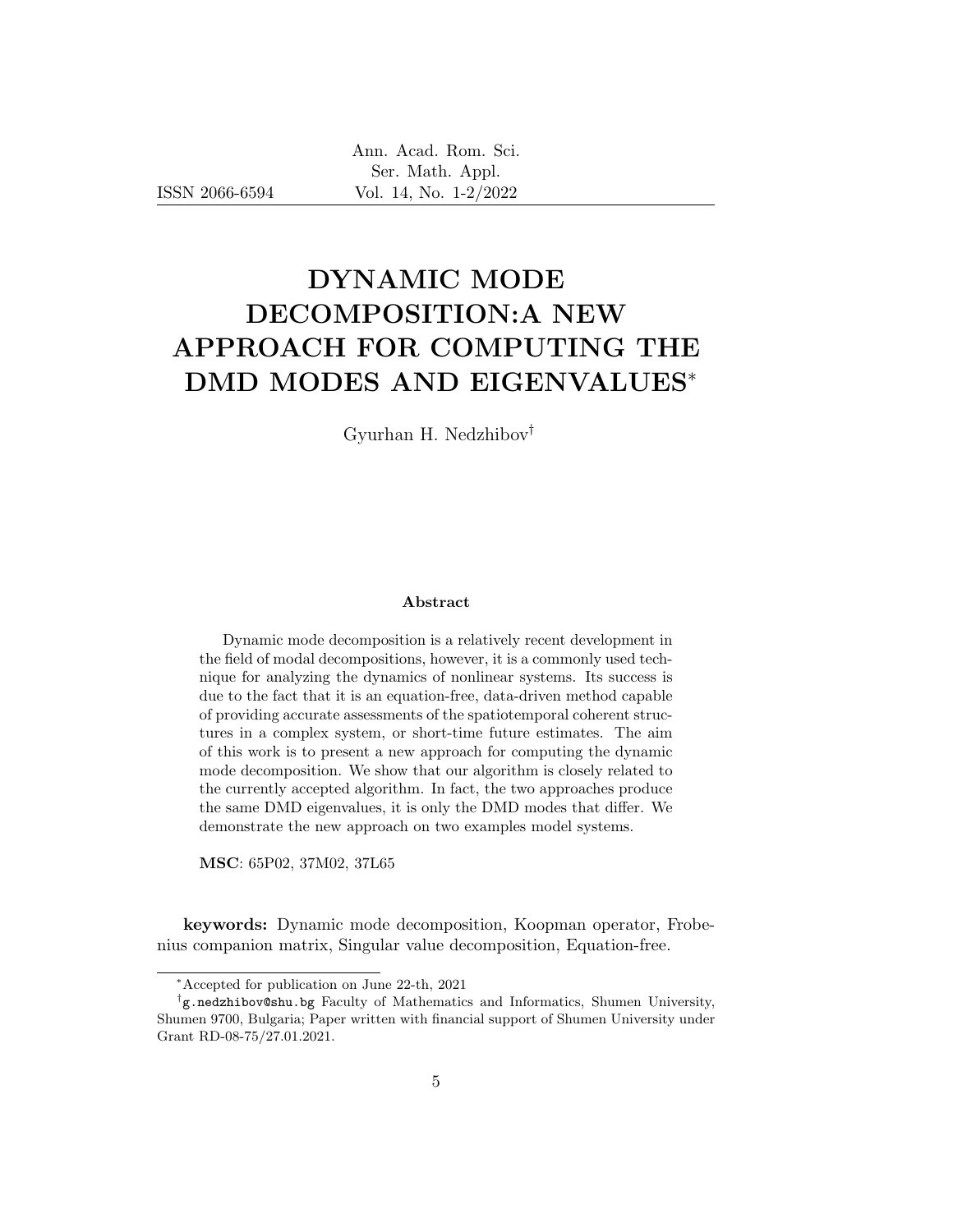## 1 Introduction

Introduced for the first time by Schmid [1] in the fluid mechanics community, dynamic mode decomposition (DMD) has emerged as a leading technique to identify spatiotemporal coherent structures from high-dimensional data. Shortly after its introduction, it was shown by Rowley et al. in [2] close relation between the DMD and spectral analysis of the Koopman operator is shown, see also [3]. DMD analysis can be considered to be a numerical approximation to Koopman spectral analysis, and in this sense it is applicable to nonlinear dynamical systems.

Over the past decade, the popularity of DMD method has grown and it has been applied for a variety of dynamical systems in many different fields such as video processing [12], epidemiology [13], neuroscience [15], financial trading  $[16, 17, 18]$ , robotics  $[14]$ , cavity flows  $[4, 6]$  and various jets  $[2, 5]$ .

Theoretical work on connections of DMD method with other methods, such as POD [4], Fourier analysis [10] and Koopman spectral analysis [2, 7, 11]. Theorems regarding the existence and uniqueness of DMD modes and eigenvalues can be found in [10]. For a review of the DMD literature, we refer the reader to [8, 9, 19].

The remainder of this work is organized as follows: in the rest of Section 1 we describe the DMD algorithm, in Section 2, we propose and discuss a new approach for DMD computation and in Section 3 we present examples demonstrating the new algorithm. The conclusion is in Section 4.

#### 1.1 The Dynamic Mode Decomposition Algorithm

In this paragraph the DMD algorithm is briefly reviewed.

#### Standard definition

The standard definition of DMD consider a sequential set of data  $Z =$  $\{z_0, \ldots, z_m\}$ , where each  $z_k \in \mathbb{R}^n$ . The data could be from measurements, experiments or simulations collected at time  $t_i$  from a given nonlinear system, assume that the data are equispaced in time, with a time step  $\Delta t$ and the collection time starts from  $t_0$  to  $t_m$ . The main assumption of the method is that there exists a linear (unknown) matrix A relating  $z_k$  to the subsequent  $z_{k+1}$ :

$$
z_{k+1} = Az_k. \tag{1}
$$

The DMD modes and eigenvalues are intended to approximate the eigenvectors and eigenvalues of A. The method uses arrangement of the data set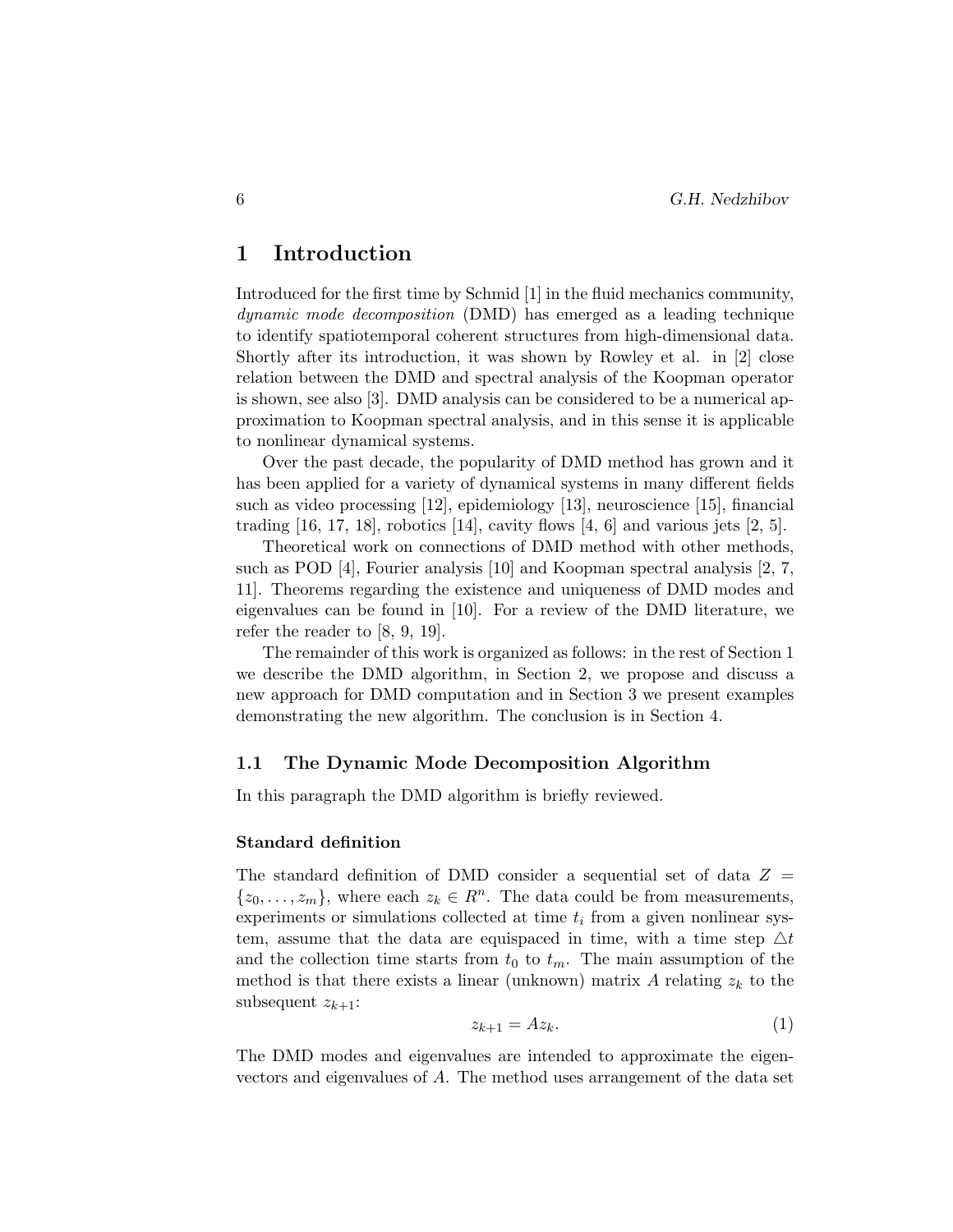Dynamic mode decomposition 7

into two large data matrices:

$$
X = [z_0, \dots, z_{m-1}] \text{ and } Y = [z_1, \dots, z_m].
$$
 (2)

Then the algorithm proceeds as follows:

| Algorithm 1: Standard DMD                                 |                                       |
|-----------------------------------------------------------|---------------------------------------|
| <b>Input:</b> Data matrices $X$ and $Y$ , and rank $r$ .  |                                       |
| <b>Output:</b> DMD eigenvalues $\Lambda$ and modes $\Phi$ |                                       |
| 1: Procedure $DMD(X,Y,r)$ .                               |                                       |
| $[U, \Sigma, V] = SVD(X, r)$<br>2:                        | (Truncated r-rank SVD of X)           |
| 3: $\tilde{A} = U^* Y V \Sigma^{-1}$                      | (Low rank approximation of $A$ )      |
| $[W,\Lambda] = EIG(\tilde{A})$<br>4:                      | (Eigen-decomposition of $\tilde{A}$ ) |
| 5:<br>$\Phi = I/W$                                        | (DMD modes of $A$ )                   |
| 6: End Procedure                                          |                                       |

#### Exact DMD algorithm

A more general definition of DMD method is presented by Tu et al. in [8], where the data is collected as a set of *n*-dimensional vectors  $(x_k, y_k)$ (for  $k = 1, \ldots, m$ ), in contrast to the sequential time series. Then the corresponding to (2) two sets of data are:

$$
X = [x_1, ..., x_m]
$$
 and  $Y = [y_1, ..., y_m].$  (3)

The algorithm introduced in [8] is nearly identical to Algorithm 1. The only difference is that the DMD modes (at step 5) are computed by the formula

$$
\Phi = YV\Sigma^{-1}W.\tag{4}
$$

The modes in (4) are often called exact DMD modes, because Tu et al. in [8] prove that these are exact eigenvectors of the matrix A. The modes in  $\Phi = UW$  used in Algorithm 1 are referred to as projected DMD modes [4].

As a result of the presented algorithms, we can reconstruct the approximate dynamics of data set Z. For convenience the DMD eigenvalues  $\lambda_j$  can be converted to Fourier modes as  $\omega_j = \ln(\lambda_j)/\Delta t$ . Therefore the approximate solution at all times is given by

$$
z_{DMD}(t) = \Phi \exp(\Omega t) b,\tag{5}
$$

where the columns of  $\Phi$  are the DMD modes, and  $\Omega = diag{\{\omega_j\}}_{j=1}^r$  is a diagonal matrix with entries the corresponding eigenvalues  $\omega_j$ . The vector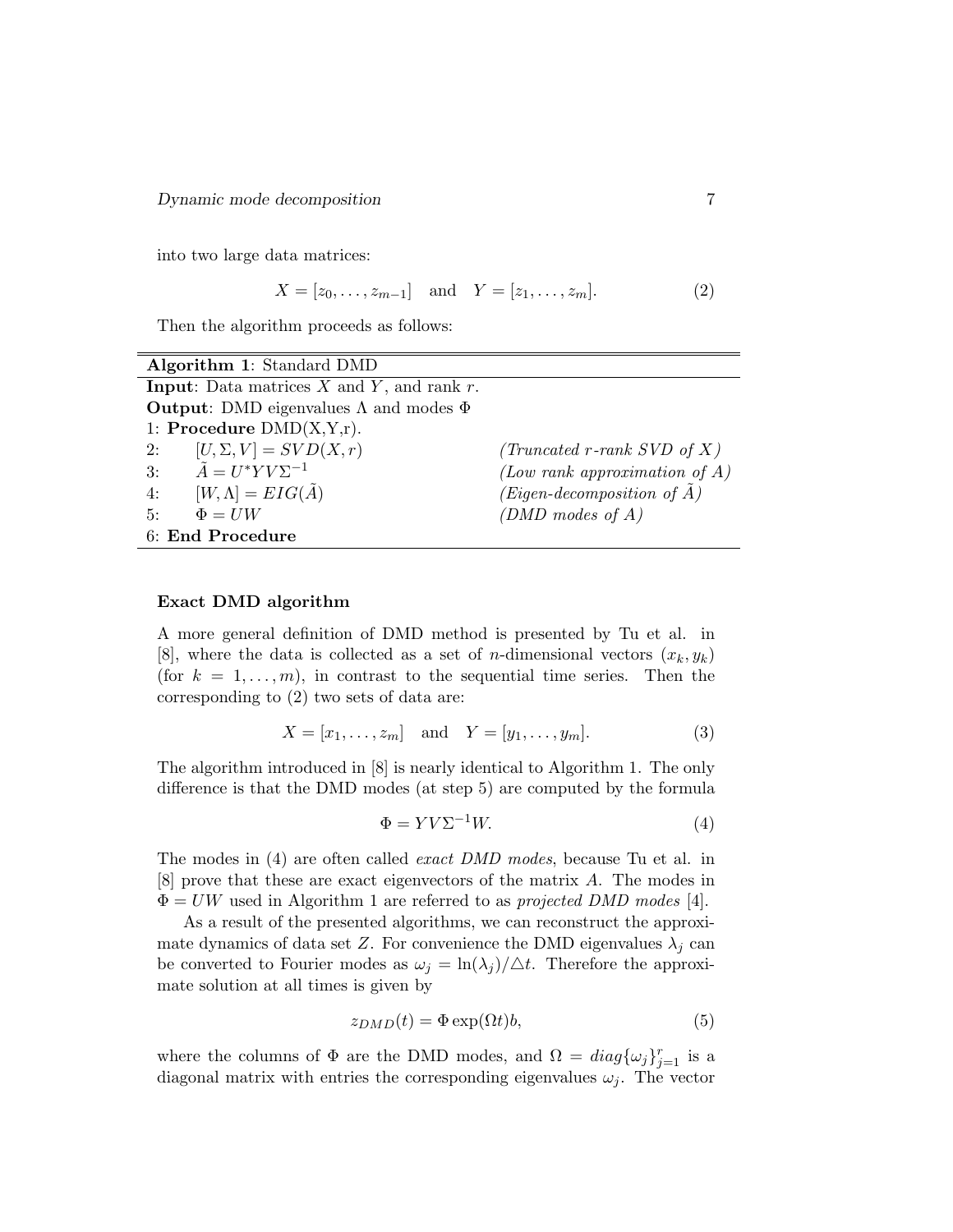b determines the weighting of each of the r modes, so that  $z_0 = \Phi b$ . Then the vector  $z_{DMD}(t)$  defines the state of the system at time t.

In the case of uniformly sampled  $z(t)$ , the presentation (5) at the sampling instants  $t_k = k\Delta t$  is

$$
z_{DMD}(k) = \Phi \Lambda^k b,\tag{6}
$$

where  $\Lambda = diag\{\lambda_j\}_{j=1}^r$ ,  $b = \Phi^+ z_0$ , and  $\Phi^+$  is the pseudo-inverse of  $\Phi$ .

## 2 A new approach

Originally the DMD algorithm [1, 2] was formulated in terms of a companion matrix , which highlights its connections to the Arnoldi algorithm and to Koopman operator theory. Recall, that the main idea of DMD method is to assume the existence of a linear operator A with the properties described in  $(1)$ . From  $(1)$  and  $(2)$  it follows

$$
Y = AX.\tag{7}
$$

If we assume that the data sequence  $\{z_0, \ldots, z_m\}$  is sufficiently long, i.e. m is sufficiently large, then the vector  $z_m$  can be expressed as a linear combination of the independent sequence  $\{z_i\}_{i=0}^{m-1}$ . Then Y is related with  $X$  by

$$
Y = XF + R,\tag{8}
$$

where  $F$  is the Frobenius companion matrix and  $R$  is the residual matrix. It is then known that the eigenvalues of  $F$ , also referred to as the Ritz values, approximate some of the eigenvalues of the matrix A when  $||R||_2 \rightarrow 0$ . The objective is to minimize the residual:

$$
F = argmin_{F} ||Y - XF||.
$$

To achieve this, we identify the singular value decomposition of matrix  $X$ 

$$
X = U\Sigma V^*,\tag{9}
$$

where the unitary matrix  $U$  contains the proper orthogonal modes of  $X$ , the unitary matrix  $V$  is the right singular matrix of  $X$ , and the diagonal matrix  $\Sigma$  contains the singular values of X (where  $(.)^*$  denotes the conjugate transpose). Then  $F$  is calculated by multiplying  $Y$  by the  $X$  pseudoinserve

$$
F = X^{+}Y = V\Sigma^{-1}U^{*}Y.
$$
 (10)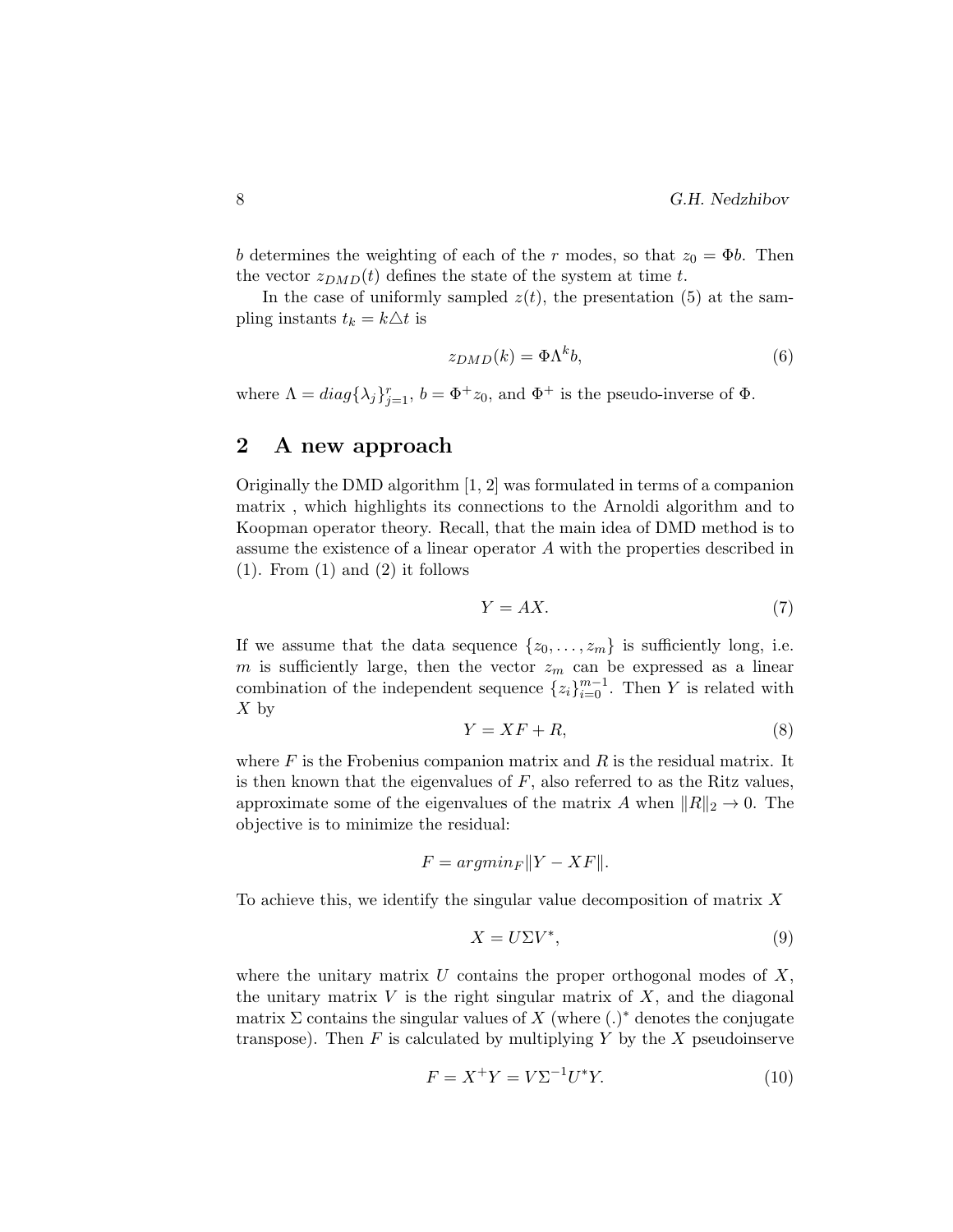Relations (7)-(10) and  $||R||_2 \rightarrow 0$  yield

$$
A = XFX^+.\tag{11}
$$

Then for the right hand side of (11), we obtain

$$
XFX^{+} = U\Sigma V^* F V \Sigma^{-1} U^* = U\Sigma \tilde{F} \Sigma^{-1} U^*,\tag{12}
$$

where

$$
\tilde{F} = V^* F V. \tag{13}
$$

Let

$$
\tilde{F} = W\Lambda W^{-1} \tag{14}
$$

be the eigendecomposition of  $\tilde{F}$ . Then from (11), (12) and (14) we get the decomposition of the form

$$
A = U\Sigma W\Lambda W^{-1}\Sigma^{-1}U^*,
$$

or the equivalently

$$
AU\Sigma W = U\Sigma W\Lambda.
$$

Thus we showed that

$$
\Phi=U\Sigma W
$$

is the eigenvector matrix of A.

On the other hand, from (10) and (13) we get the following expression of  $\tilde{F}$ 

$$
\tilde{F} = \Sigma^{-1} U^* Y V. \tag{15}
$$

Now, we are ready to introduce the alternative algorithm for computing the DMD modes and eigenvalues.

| <b>Algorithm 2:</b> Alternative DMD                       |                                  |
|-----------------------------------------------------------|----------------------------------|
| <b>Input:</b> Data matrices $X$ and $Y$ , and rank $r$ .  |                                  |
| <b>Output:</b> DMD eigenvalues $\Lambda$ and modes $\Phi$ |                                  |
| 1: Procedure $DMD(X, Y, r)$ .                             |                                  |
| $[U, \Sigma, V] = SVD(X, r)$<br>2:                        | (Truncated r-rank SVD of $X$ )   |
| $\tilde{F} = \Sigma^{-1} U^* Y V$<br>3:                   | (Low rank approximation of $F$ ) |
| $[W,\Lambda] = EIG(F)$<br>4:                              | $(Eigen-decomposition of F)$     |
| 5:<br>$\Phi = U \Sigma W$                                 | (DMD modes of $A$ )              |
| 6: End Procedure                                          |                                  |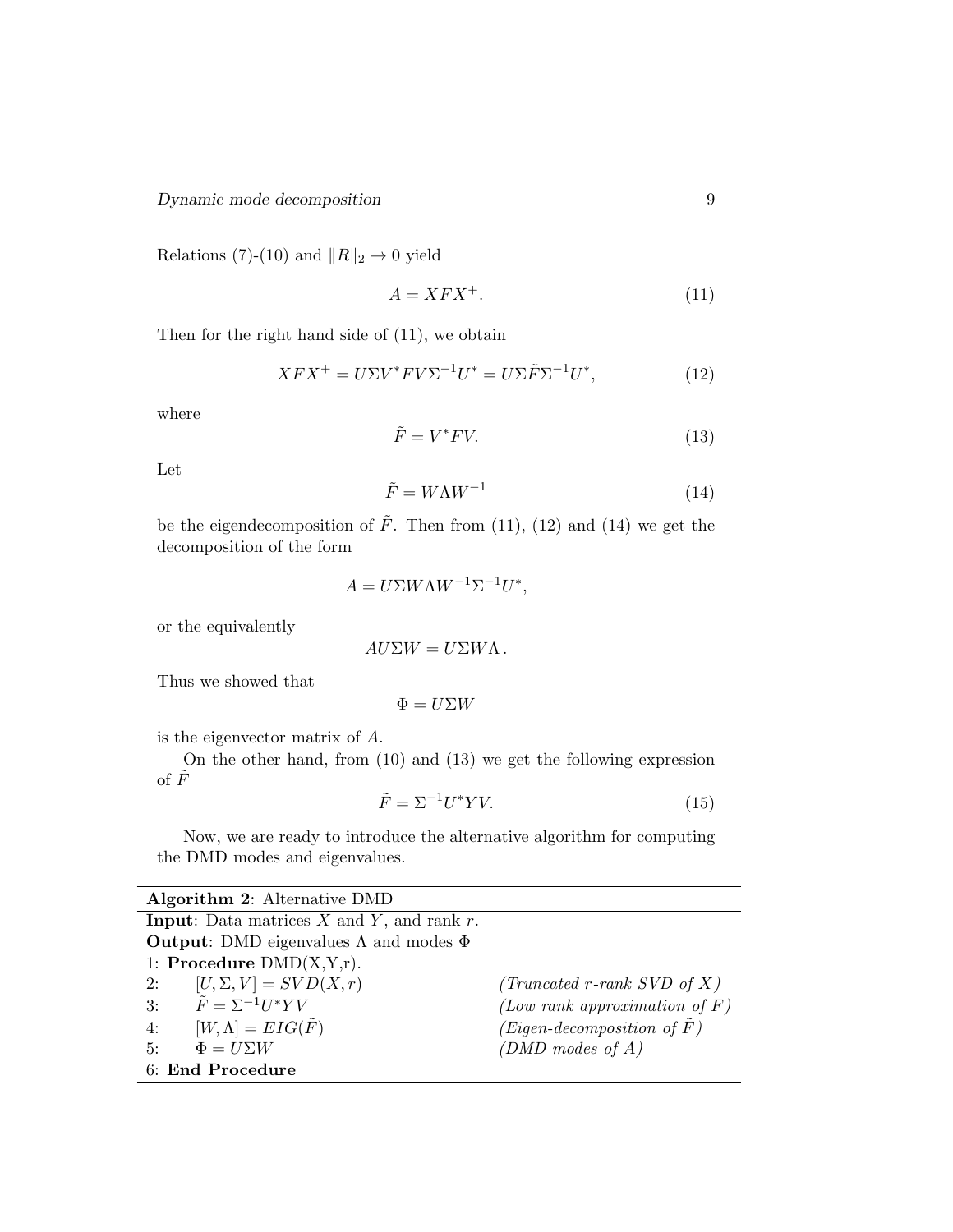From  $(14)$  and  $(15)$  we get the projection of Y onto a basis formed by the eigenmodes  $U\Sigma W$ 

$$
Y = (U\Sigma W)\Lambda (W^{-1}V^*),\tag{16}
$$

which is equivalent to

$$
Y = (XVW)\Lambda(W^{-1}V^*).
$$

From expression (16), one obtains the contribution of each dynamic mode to  $Y$ :

- its amplitude is given by the norm of corresponding column vector of  $U\Sigma W;$
- its frequency and damping are provided by the eigenvalues in  $\Lambda$ .

**Theorem 1.** Let  $(\lambda, w)$ , with  $\lambda = 0$ , be an eigenpair of  $\tilde{F}$  defined by (13) and let assume that the relation  $A = XFX^+$  defined by (11) is fulfilled, then the corresponding eigenpair of A is  $(\lambda, \varphi)$ , where

$$
\varphi = YVw.
$$

Proof. By using the SVD decomposition  $(9)$  and the pseudoinverse of X

$$
X^+ = V\Sigma^{-1}U^*
$$

we get the expression

$$
A = YX^{+} = YV\Sigma^{-1}U^{*}.
$$

Let now express  $A\varphi$ 

$$
A\varphi = YV\Sigma^{-1}U^*YVw
$$

which implies, by using (15)

$$
A\varphi = YV\tilde{F}w = YVw\lambda = \lambda\varphi.
$$

In addition,  $\varphi \neq 0$ , since if  $YVw = 0$ , then  $\Sigma^{-1}U^*YVw = \tilde{F}w = 0$ , which implies  $\lambda = 0$ . Hence,  $\varphi$  is an eigenvector of A with eigenvalue  $\lambda$ . The proof is completed.

Now, we can formulate an alternative version of Algorithm 2:

Algorithm 3 is almost identical to Algorithm 2. In fact, the two algorithms differs only in computation of the DMD modes.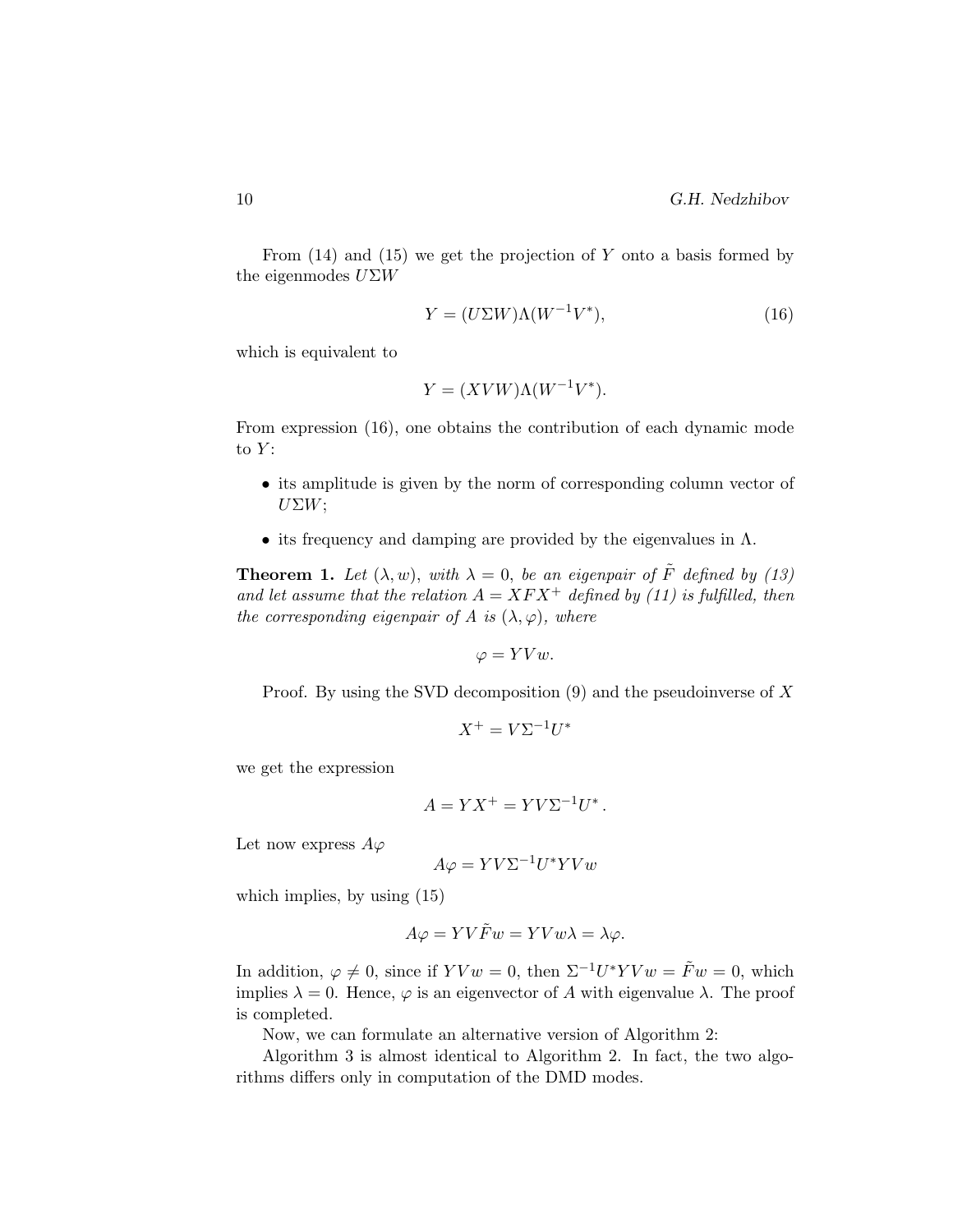Dynamic mode decomposition 11

| <b>Algorithm 3:</b> Alternative DMD-2                     |                                       |
|-----------------------------------------------------------|---------------------------------------|
| <b>Input:</b> Data matrices $X$ and $Y$ , and rank $r$ .  |                                       |
| <b>Output:</b> DMD eigenvalues $\Lambda$ and modes $\Phi$ |                                       |
| 1: Procedure $DMD(X, Y, r)$ .                             |                                       |
| 2: $[U, \Sigma, V] = SVD(X, r)$                           | (Truncated r-rank SVD of X)           |
| 3: $\tilde{F} = \Sigma^{-1} U^* Y V$                      | (Low rank approximation of $F$ )      |
| $[W,\Lambda] = EIG(\tilde{F})$<br>4:                      | (Eigen-decomposition of $\tilde{F}$ ) |
| $\Phi = YVW$<br>5:                                        | (DMD modes of $A$ )                   |
| 6: End Procedure                                          |                                       |

## 3 Numerical examples

To illustrate the algorithms introduced in Section 2, we consider two simple examples with mixed spatiotemporal signals. Also, our objective is to compare the results with the results of standard DMD algorithms (presented in  $[1, 8]$ .

### Example 1

Let us have two signals of interest

 $f_1(x,t) = \operatorname{sech}(x+3) \exp(i2.3t)$ 

and

$$
f_2(x,t) = 2\mathrm{sech}(x)\tanh(x)\exp(i2.8t),
$$

and the mixed signal is

 $f(x, t) = sech(x + 3) exp(i2.3t) + 2sech(x) tanh(x) exp(i2.8t).$  (17)

This example is demonstrated in [9] with the original DMD algorithm.

The individual spatiotemporal signals  $f_1(x,t)$  and  $f_2(x,t)$  are illustrated in Figure 1 (i)-(ii). The two frequencies present are  $\omega_1 = 2.3$  and  $\omega_2 = 2.8$ , which have distinct spatial structures. The mixed signal  $x(t) = f_1(x, t) +$  $f_2(x, t)$  is illustrated in Figure 1 (iii). We perform a rank-2 decomposition (5) by using the three mentioned algorithms: Algorithm 1, Algorithm 2 and Algorithm 3. The corresponding three approximate reconstructions of  $x(t)$ are shown in Figure 1 (iv)-(vi), respectively. The reconstruction is almost perfect, with the DMD modes and spectra closely matching those of the underlying signals  $f(x, t)$  and  $f(x, t)$ . We can say that the alternative algorithms (Algorithm 2 and Algorithm 3) produce the same result as the exact DMD procedure (*Algorithm 1*).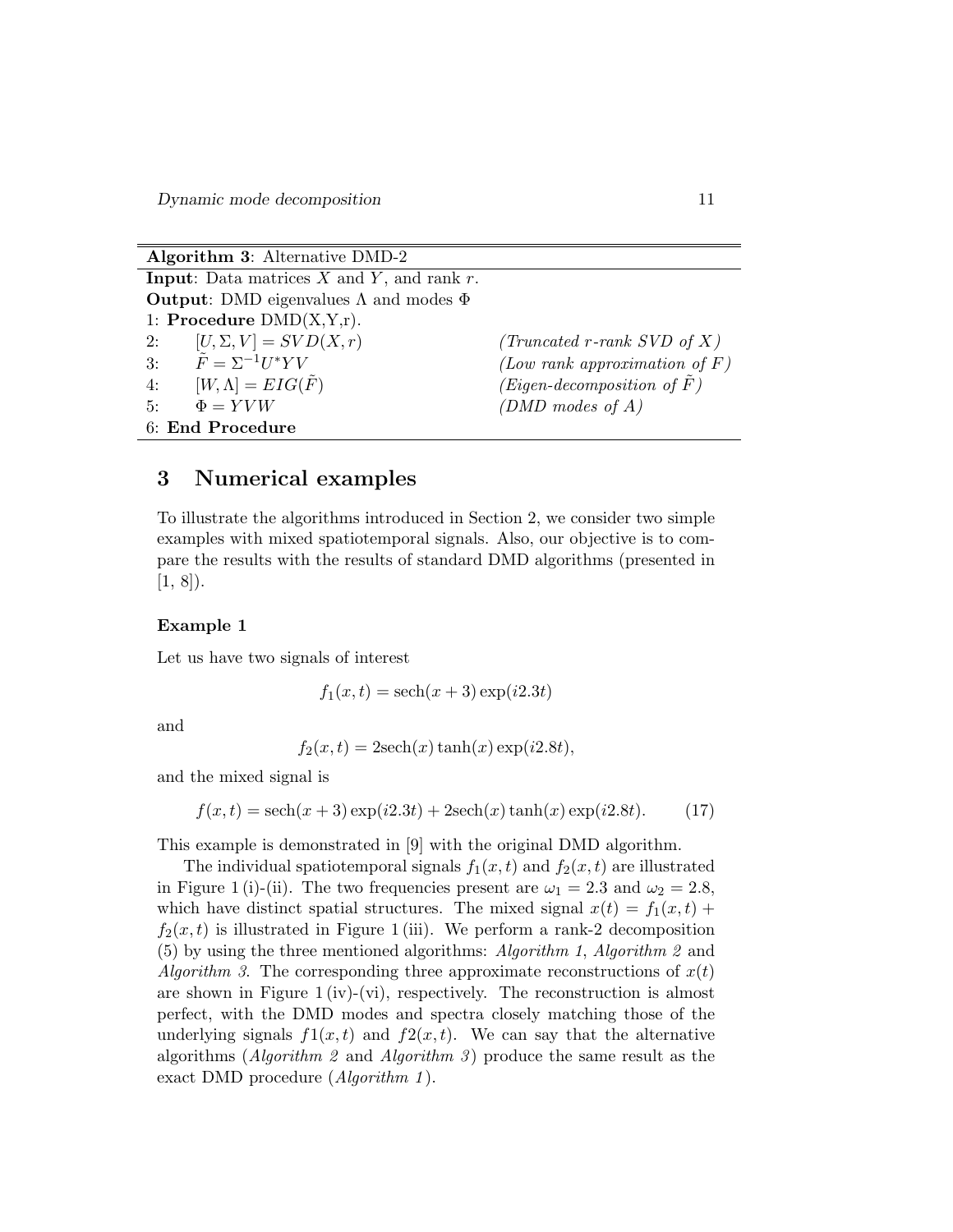

Figure 1: Spatiotemporal dynamics of two signals (i)  $f_1 = (x, t)$  and (ii)  $f_2 =$  $(x, t)$  of Example 1 that are mixed in (iii)  $x(t) = f(x, t) = f_1(x, t) + f_2(x, t)$ . The exact  $x_{DMD}(t)$  is shown in panel (iv), alternative-1  $x_{DMD}(t)$  is shown in (v) and *alternative-2*  $x_{DMD}(t)$  is shown in (vi).

#### Example 2: Translational and rotational invariances

The DMD method, is based on an underlying SVD that extracts correlated patterns in the data. It is well known that the main weakness of such SVDbased approaches is the inability to efficiently handle invariances in the data. Specifically, translational and/or rotational invariances of low-rank objects embedded in the data are not well captured. To demonstrate the impact of the translation, we consider again Example 1, where the one of the signals is translating at a constant velocity across the spatial domain. The two signals of interest are

$$
f_1(x,t) = sech(x + 6 - t) \exp(i2.3t)
$$

and

$$
f_2(x,t) = 2\mathrm{sech}(x)\tanh(x)\exp(i2.8t),
$$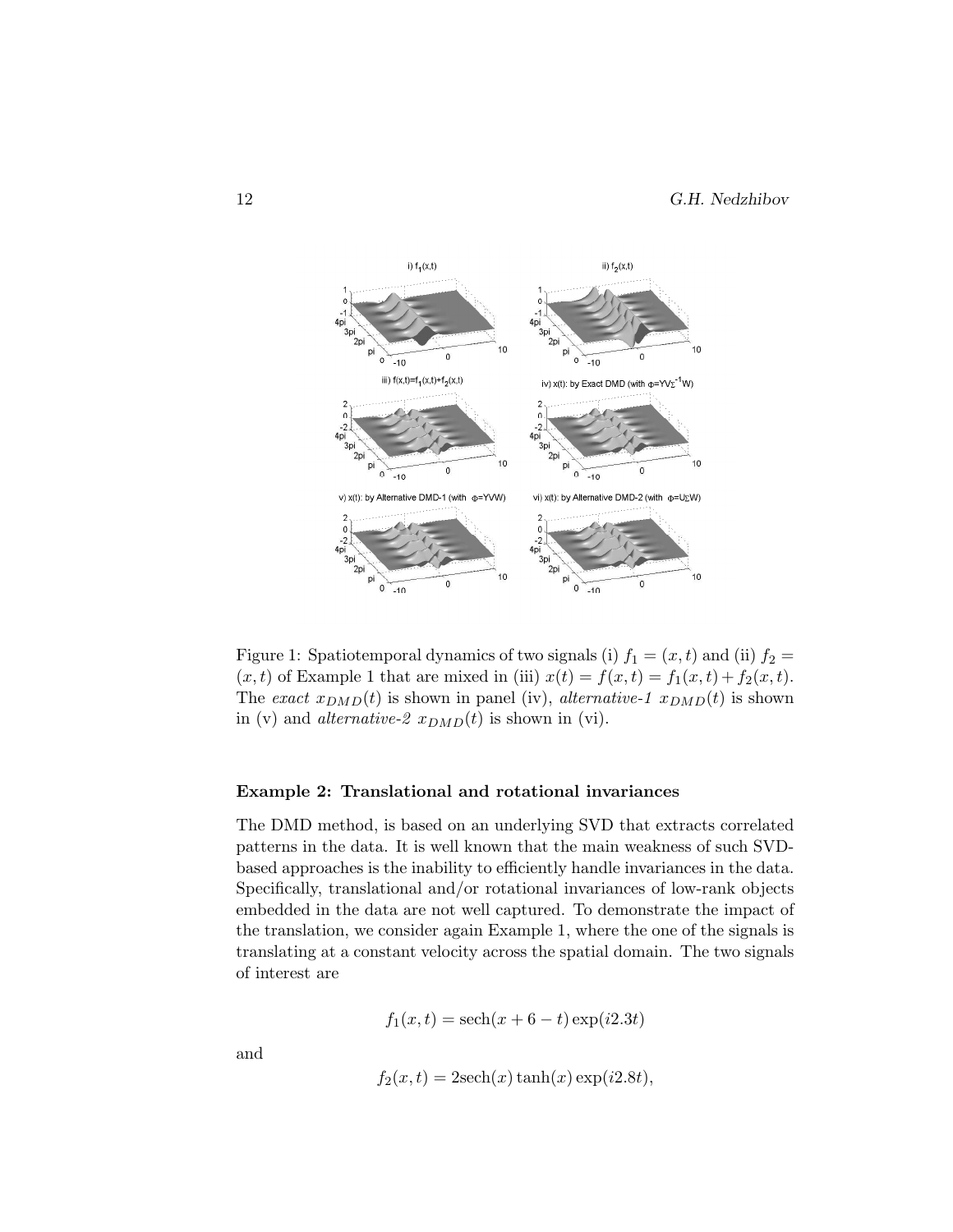

Figure 2: Spatiotemporal dynamics with translation Example 2. The two signals (i)  $f_1 = (x, t)$ , (ii)  $f_2 = (x, t)$  and the mixed  $x(t) = f(x, t) =$  $f_1(x,t)+f_2(x,t)$  (iii). The exact  $x_{DMD}(t)$  is shown in panel (iv), alternative-1  $x_{DMD}(t)$  is shown in (v) and *alternative-2*  $x_{DMD}(t)$  is shown in (vi).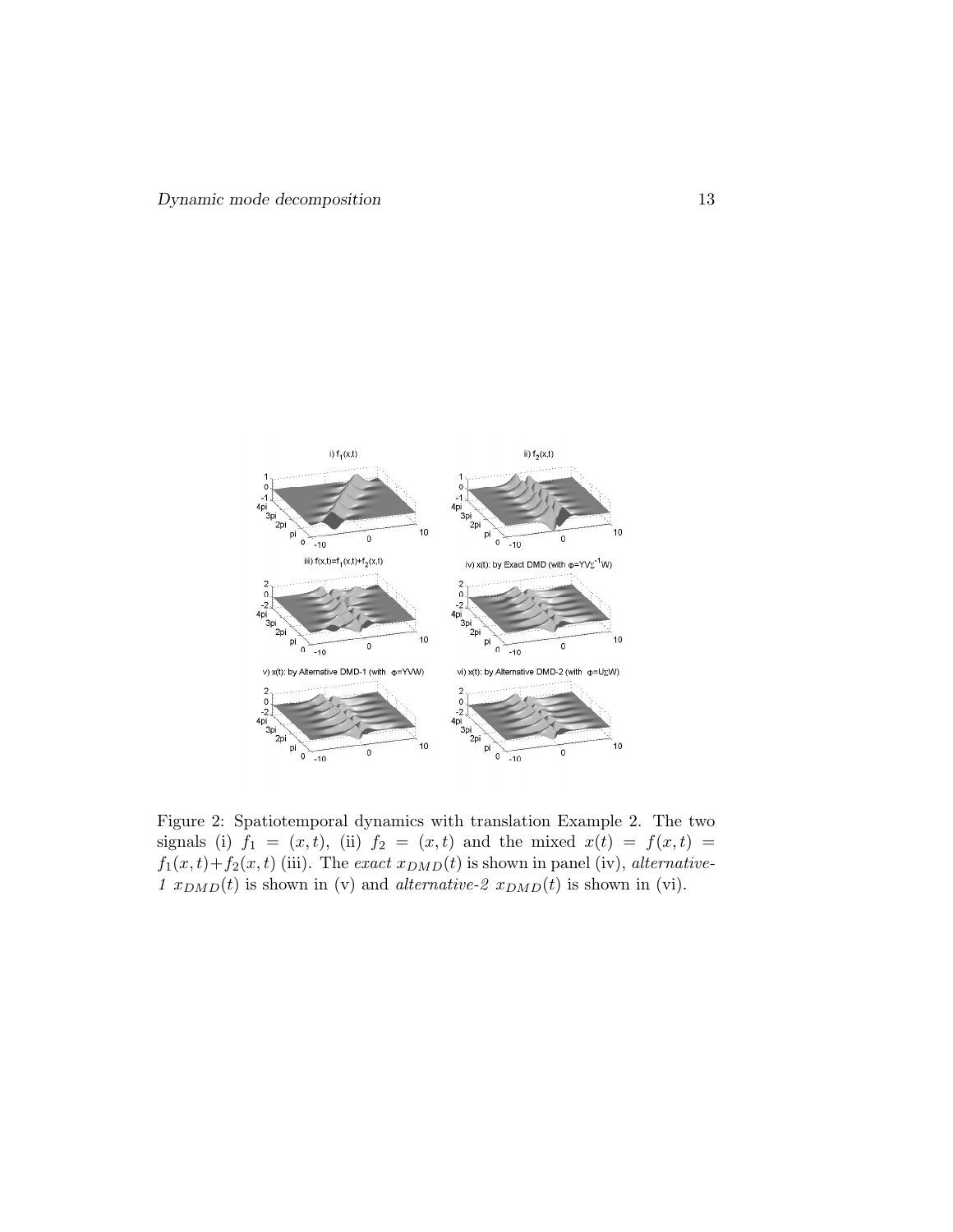and the mixed signal is

$$
f(x,t) = sech(x + 6 - t) \exp(i2.3t) + 2sech(x) \tanh(x) \exp(i2.8t).
$$

As before, the two frequencies present are  $\omega_1 = 2.3$  and  $\omega_2 = 2.8$ , with given corresponding spatial structures. The individual spatiotemporal signals  $f_1(x,t)$  and  $f_2(x,t)$ , along with the mixed solution  $x(t) = f(x,t)$  $f_1(x,t) + f_2(x,t)$ , are illustrated in Figure 1 (i)-(iii), respectively.

We perform again decomposition (5) by using the three mentioned algorithms: Algorithm 1, Algorithm 2 and Algorithm 3. The corresponding three approximate reconstructions of  $x(t)$  are shown in Figure 2 (iv)-(vi), respectively.

In this case, we use rank-2, rank-5, and rank-10 reconstructions. The rank-2 and rank-5 reconstruction are no able to characterize the dynamics due to the translation. Although the dynamics are constructed from a twomode interaction, the reconstruction now requires approximately 10 modes to get the right dynamics. This artificial inflation of the dimension is a result of the inability of SVD to capture translational invariances and correlate across snapshots of time. Once again the results in last three panels Figure 2 (iv)-(vi) are identical.

## 4 Conclusion

The purpose of this study was to present a new approach for computing approximate DMD modes and eigenvalues. As a result, we have introduced two algorithms, alternative procedures for executing the DMD decomposition. We demonstrate the performance of the presented algorithms with numerical examples. From the obtained results we can conclude that the introduced approach gives identical results with those of the exact DMD method [8].

## References

- [1] P. J. Schmid and J. Sesterhenn. Dynamic mode decomposition of numerical and experimental data. In 61st Annual Meeting of the APS Division of Fluid Dynamics. American Physical Society, November 2008.
- [2] C. W. Rowley, I. Mezić, S. Bagheri, P. Schlatter, and D. S. Henningson. Spectral analysis of nonlinear flows. J. Fluid Mech., 641:115-127, December 2009.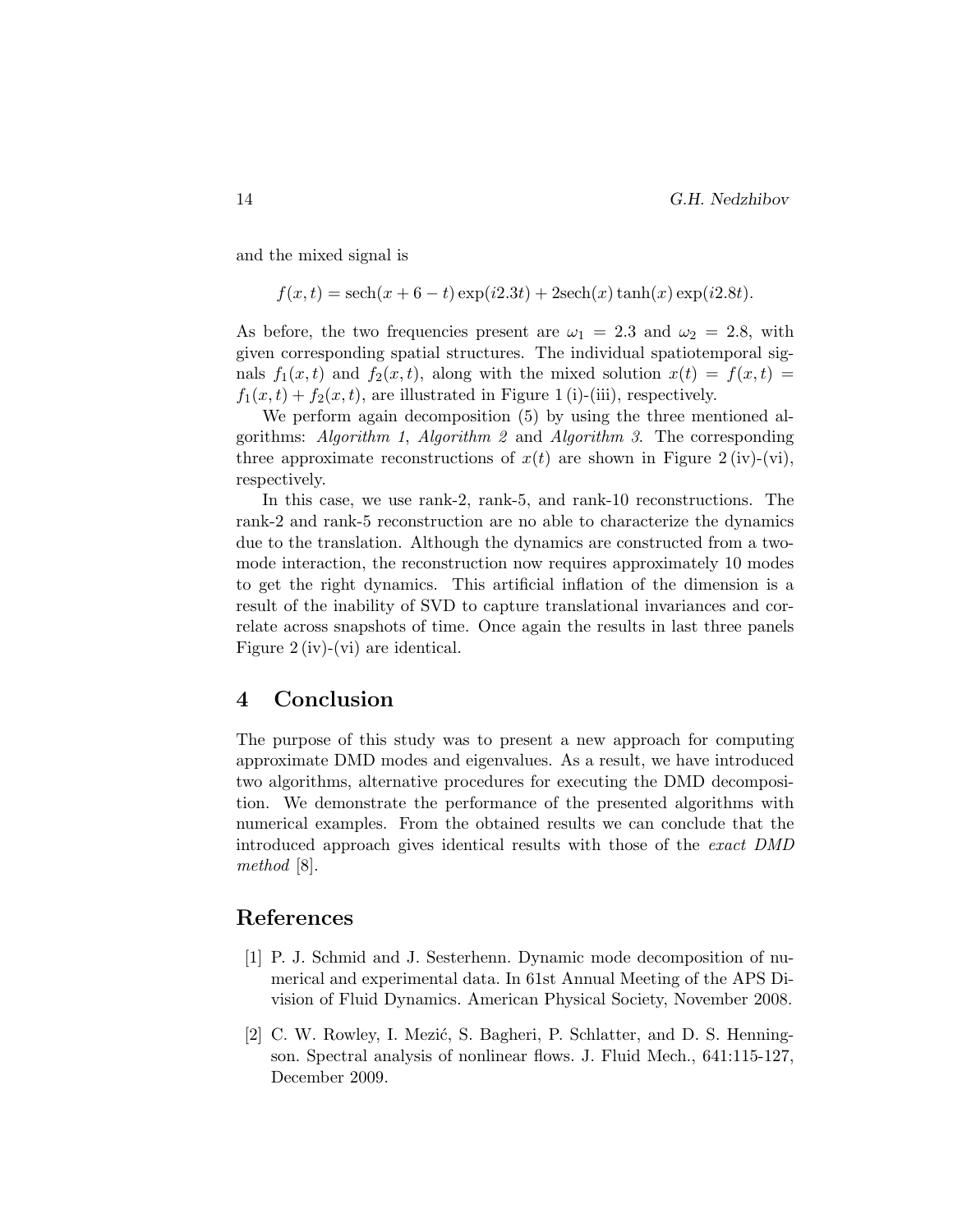- [3] I. Mezić. Spectral properties of dynamical systems, model reduction and decompositions. Nonlin. Dynam., 41(1-3):309-325, August 2005.
- [4] P. J. Schmid. Dynamic mode decomposition of numerical and experimental data. J. Fluid Mech., 656:5-28, August 2010.
- [5] P. J. Schmid. Application of the dynamic mode decomposition to experimental data. Exp. Fluids, 50(4):1123-1130, April 2011.
- [6] A. Seena and H. J. Sung. Dynamic mode decomposition of turbulent cavity ows for selfsustained oscillations. Int. J. Heat Fluid Fl., 32(6):1098-1110, December 2011.
- [7] I. Mezić. Analysis of fluid flows via spectral properties of the Koopman operator. Annu. Rev. Fluid Mech., 45:357-378, 2013.
- [8] Jonathan H. Tu, Clarence W. Rowley, Dirk M. Luchtenburg, Steven L. Brunton, J. Nathan Kutz. On dynamic mode decomposition: Theory and applications. Journal of Computational Dynamics, 2014, 1 (2) : 391-421. doi: 10.3934/jcd.2014.1.391
- [9] J. Nathan Kutz, Steven L. Brunton, Bingni W. Brunton, and Joshua Proctor (2016). Dynamic Mode Decomposition: Data-Driven Modeling of Complex Systems, SIAM 2016, ISBN 978-1-611-97449-2, pp. 1-234.
- [10] K. K. Chen, J. H. Tu, and C. W. Rowley. Variants of dynamic mode decomposition: Boundary condition, Koopman, and Fourier analyses. J. Nonlinear Sci., 22:887-915, 2012.
- [11] S. Bagheri, Koopman-mode decomposition of the cylinder wake, J. Fluid Mech., vol. 726, pp. 596-623, 2013.
- [12] J. Grosek, J. Nathan Kutz, Dynamic Mode Decomposition for Real-Time Background/Foreground Separation in Video, arXiv: 1404.7592.
- [13] J. L. Proctor and P. A. Eckhoff, Discovering dynamic patterns from infectious disease data using dynamic mode decomposition, International health, 7 (2015), pp. 139-145.
- [14] E. Berger, M. Sastuba, D. Vogt, B. Jung, and H. B. Amor, Estimation of perturbations in robotic behavior using dynamic mode decomposition, Journal of Advanced Robotics, 29 (2015), pp. 331-343.